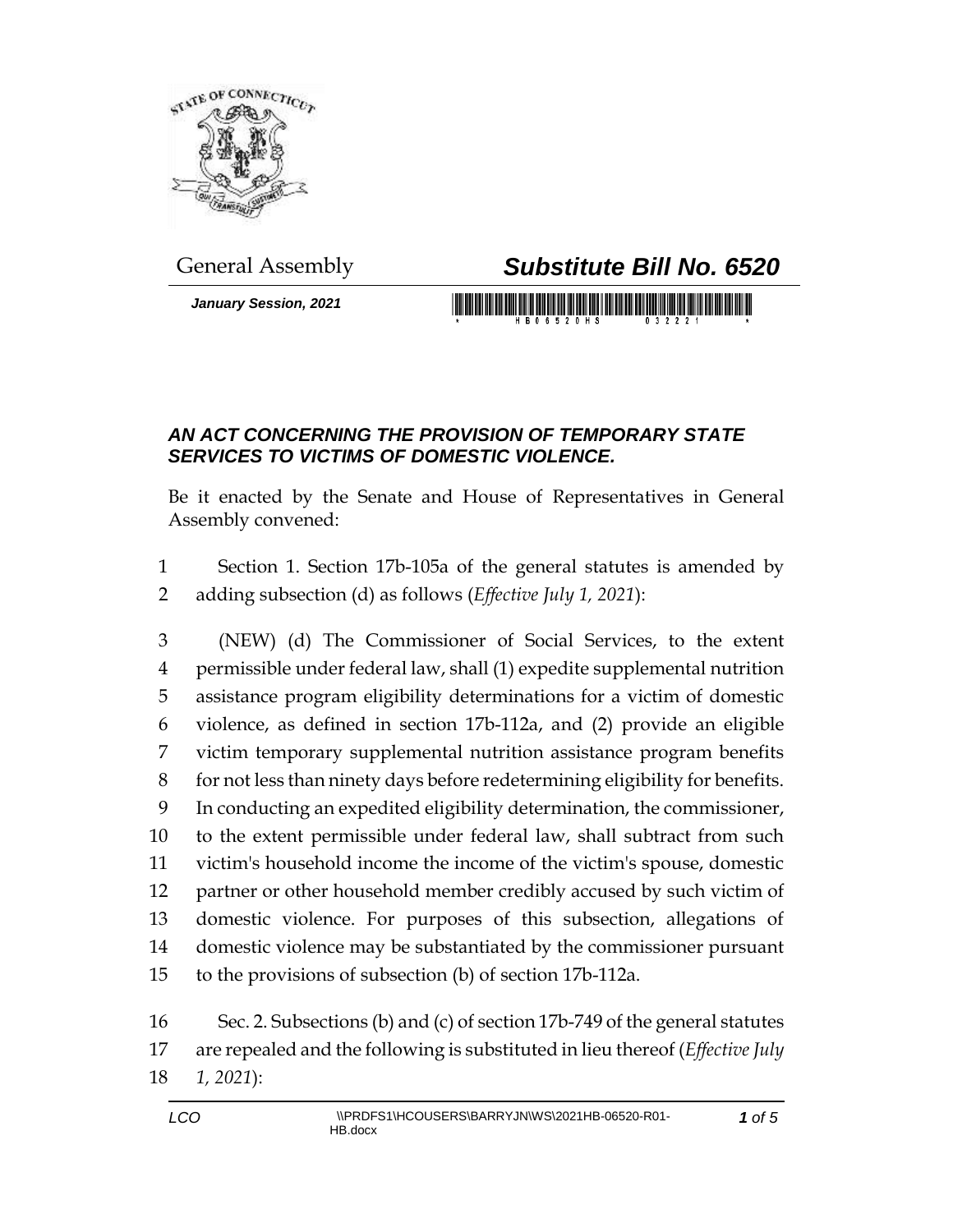(b) The commissioner shall establish income standards for applicants and recipients at a level to include a family with gross income up to fifty per cent of the state-wide median income, except the commissioner: (1) **[**may**]** May increase the income level up to the maximum level allowed under federal law, (2) upon the request of the Commissioner of Children and Families, may waive the income standards for adoptive families so that children adopted **[**on or after October 1, 1999,**]** from the Department of Children and Families are eligible for the child care subsidy program, **[**and (3) on and after March 1, 2003,**]** (3) shall, to the extent permissible under federal law and within available appropriations, waive the 29 income standards for not less than ninety days from the date of application for a victim of domestic violence, as defined in section 17b-31 112a, at which time the commissioner shall redetermine eligibility based upon the income standards, and (4) shall reduce the income eligibility level to up to fifty-five per cent of the state-wide median income for applicants and recipients who qualify based on their loss of eligibility for temporary family assistance. For purposes of this subsection, the commissioner may substantiate allegations of domestic violence pursuant to the provisions of subsection (b) of section 17b-112a. The commissioner may adopt regulations in accordance with chapter 54 to establish income criteria and durational requirements for such waiver of income standards.

 (c) The commissioner, in consultation with the Commissioner of Social Services, shall establish eligibility and program standards including, but not limited to: (1) A priority intake and eligibility system 44 with preference given to serving (A) victims of domestic violence, as defined in section 17b-112a, to the extent permissible under federal law, (B) recipients of temporary family assistance who are employed or engaged in employment activities under the Department of Social Services' "Jobs First" program, **[**(B)**]** (C) working families whose temporary family assistance was discontinued not more than five years prior to the date of application for the child care subsidy program, **[**(C)**]** (D) teen parents, **[**(D)**]** (E) low-income working families, **[**(E)**]** (F) adoptive families of children who were adopted from the Department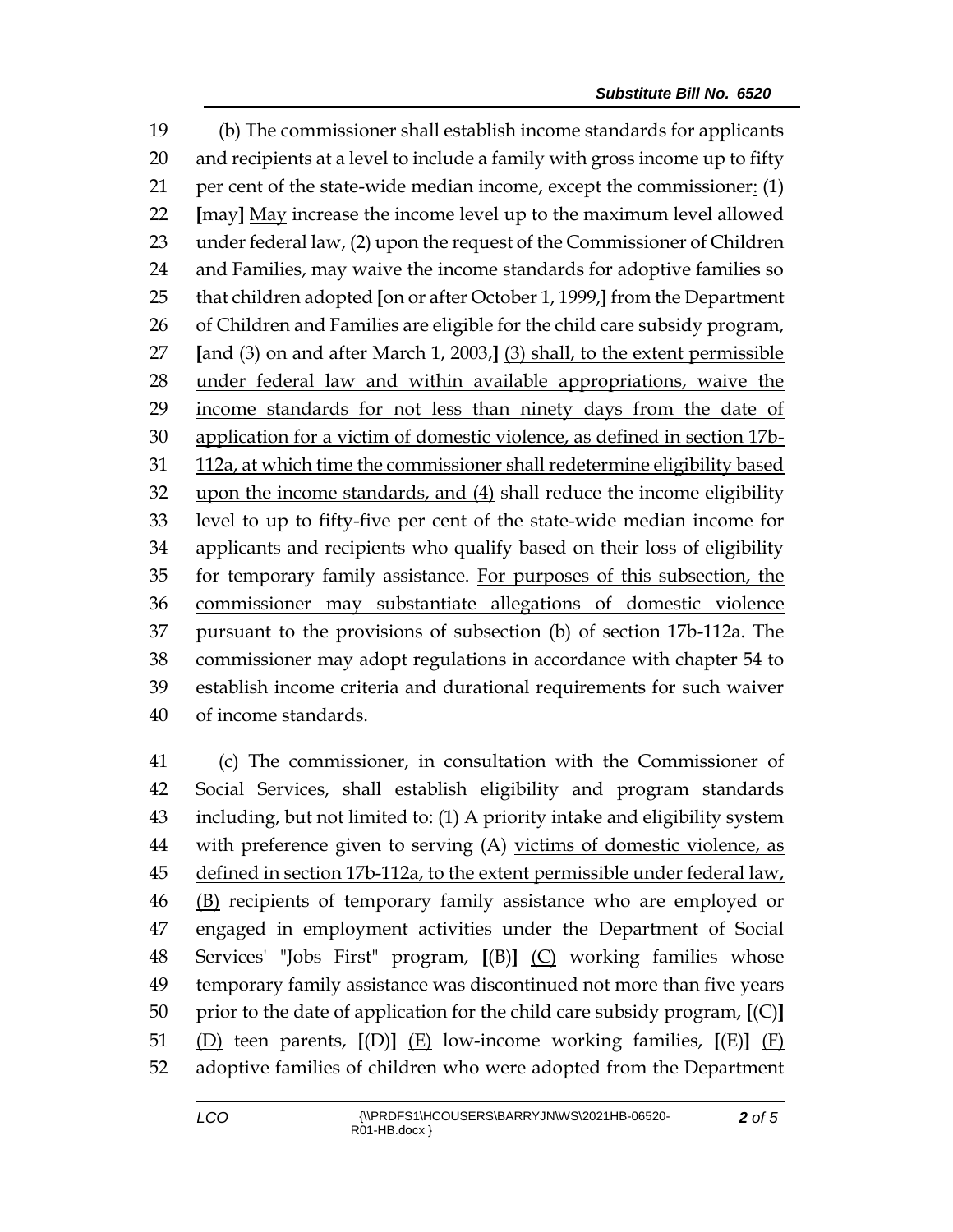of Children and Families and who are granted a waiver of income standards under subdivision (2) of subsection (b) of this section, and **[**(F)**]** (G) working families who are at risk of welfare dependency; (2) health and safety standards for child care providers not required to be licensed; (3) a reimbursement system for child care services which account for differences in the age of the child, number of children in the family, the geographic region and type of care provided by licensed and unlicensed caregivers, the cost and type of services provided by licensed and unlicensed caregivers, successful completion of fifteen hours of annual in-service training or credentialing of child care directors and administrators, and program accreditation; (4) supplemental payment for special needs of the child and extended nontraditional hours; (5) an annual rate review process for providers which assures that reimbursement rates are maintained at levels which permit equal access to a variety of child care settings; (6) a sliding reimbursement scale for participating families; (7) an administrative appeals process; (8) an administrative hearing process to adjudicate cases of alleged fraud and abuse and to impose sanctions and recover overpayments; (9) an extended period of program and payment eligibility when a parent who is receiving a child care subsidy experiences a temporary interruption in employment or other approved activity; and (10) a waiting list for the child care subsidy program that (A) allows the commissioner to exercise discretion in prioritizing within and between existing priority groups, including, but not limited to, children described in 45 CFR 98.46, as amended from time to time, and households with an infant or toddler, and (B) reflects the priority and eligibility system set forth in subdivision (1) of this subsection, **[**which is reviewed periodically,**]** with the inclusion of this information in the annual report required to be issued **[**annually**]** by the office to the Governor and the General Assembly in accordance with section 17b-733. Such action will include, but not be limited to, family income, age of child, region of state and length of time on such waiting list.

 Sec. 3. Subsection (c) of section 17b-191 of the general statutes is repealed and the following is substituted in lieu thereof (*Effective July 1,*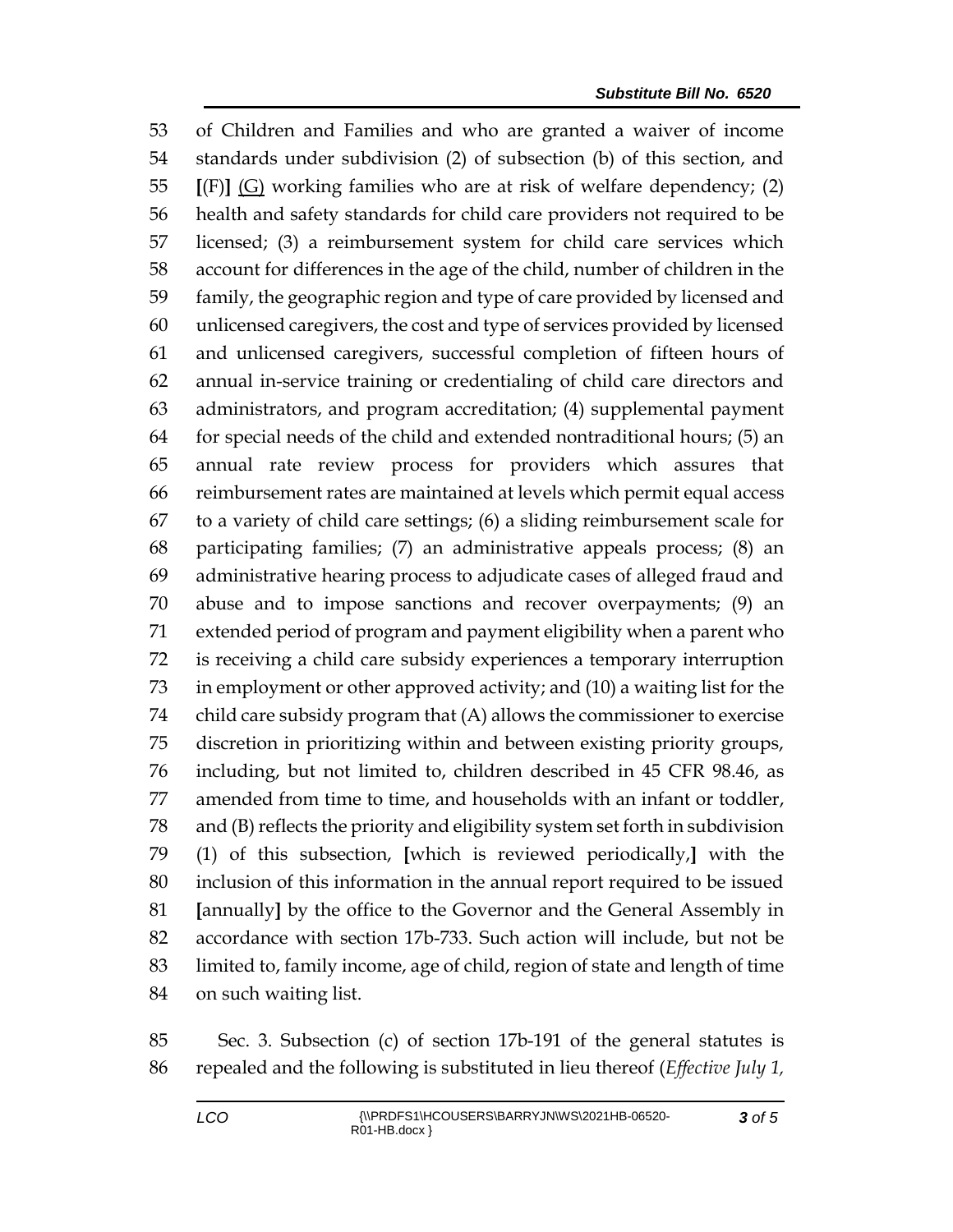*2021*):

 (c) To be eligible for cash assistance under the program, a person shall  $(1)$  be (A) eighteen years of age or older; (B) a minor found by a court to be emancipated pursuant to section 46b-150; or (C) under eighteen years of age and the commissioner determines good cause for such person's eligibility, and (2) not have assets exceeding two hundred fifty dollars or, if such person is married, such person and his or her spouse shall not have assets exceeding five hundred dollars. In determining eligibility, the commissioner shall not consider as income (A) Aid and Attendance pension benefits granted to a veteran, as defined in section 27-103, or the surviving spouse of such veteran, or (B) within available appropriations, the income of an applicant's spouse, domestic partner or other household member credibly accused of domestic violence by the applicant when such applicant is a victim of domestic violence, as defined in section 17b-112a. The commissioner shall not include the income of such spouse, domestic partner or other household member in the household income of such applicant for a period of not less than ninety days after the applicant applies for assistance. The commissioner may redetermine the applicant's eligibility for assistance after ninety 106 days. For purposes of this subsection, allegations of domestic violence may be substantiated by the commissioner pursuant to the provisions of subsection (b) of section 17b-112a. No person who is a substance abuser and refuses or fails to enter available, appropriate treatment shall be eligible for cash assistance under the program until such person enters treatment. No person whose benefits from the temporary family assistance program have terminated as a result of time-limited benefits or for failure to comply with a program requirement shall be eligible for cash assistance under the program.

 Sec. 4. Subsection (c) of section 17b-112a of the general statutes is repealed and the following is substituted in lieu thereof (*Effective July 1, 2021*):

 (c) **[**The Commissioner of Social Services**]** Notwithstanding the provisions of section 17b-112, the Commissioner of Social Services shall